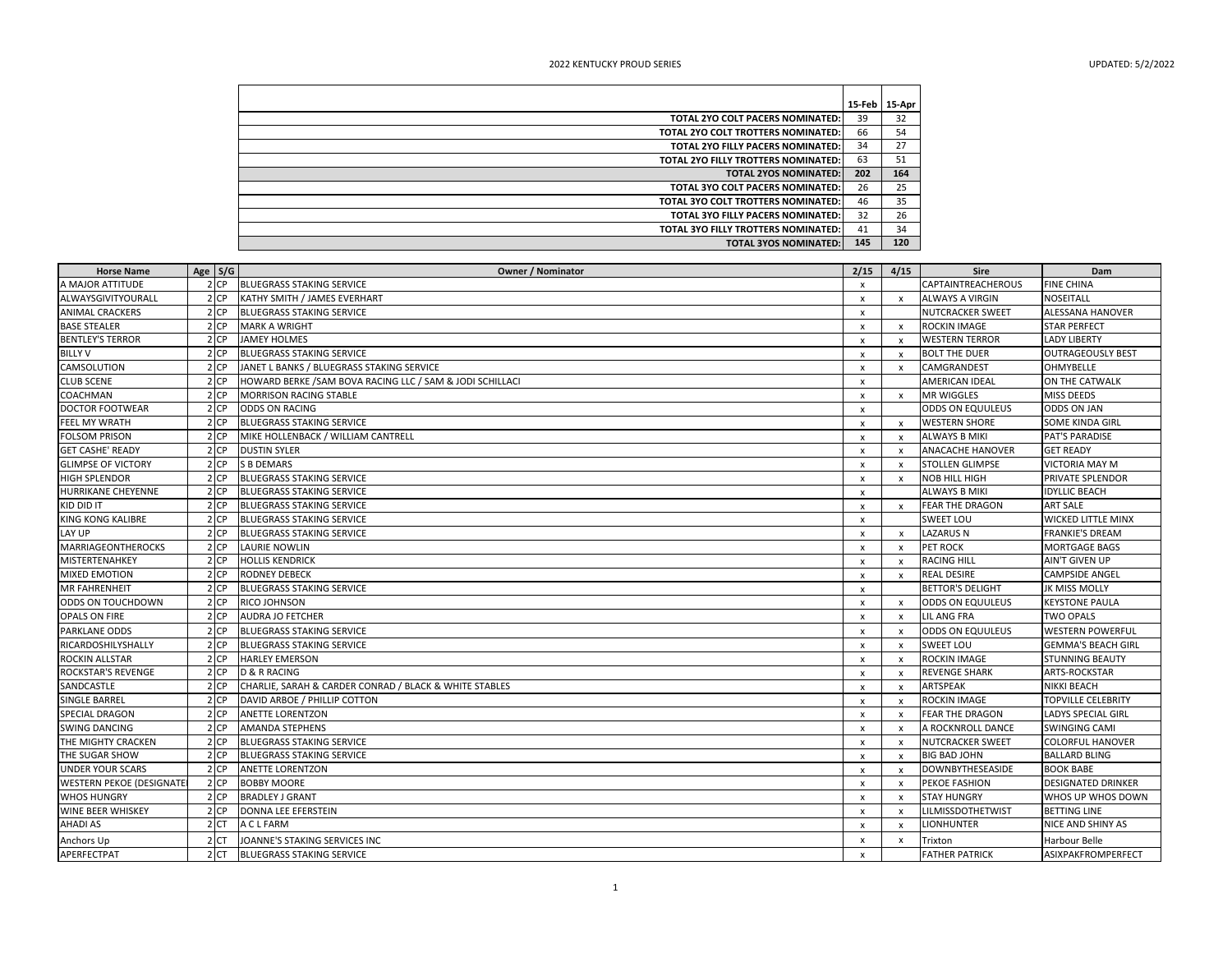| <b>Horse Name</b>         | Age $S/G$       | <b>Owner / Nominator</b>                                    | 2/15                      | 4/15                      | <b>Sire</b>               | Dam                       |
|---------------------------|-----------------|-------------------------------------------------------------|---------------------------|---------------------------|---------------------------|---------------------------|
| <b>ASHTABULA</b>          |                 | 2 CT BLUEGRASS STAKING SERVICE                              | $\boldsymbol{\mathsf{x}}$ |                           | TRIUMPHANT CAVIAR         | BAMASLASTCHANCE           |
| <b>BIDENURTIME</b>        | 2 CT            | <b>BLUEGRASS STAKING SERVICE</b>                            | $\pmb{\times}$            | $\boldsymbol{\mathsf{x}}$ | CREATINE                  | <b>WAKE UP SUSIE</b>      |
| <b>BRIGHT EXPECTATION</b> | 2 CT            | <b>BLUEGRASS STAKING SERVICE</b>                            | $\boldsymbol{\mathsf{x}}$ |                           | <b>CANTAB HALL</b>        | <b>EXCEED EXPECTATION</b> |
| <b>BRODEUR</b>            | 2 CT            | A C L FARM                                                  | $\boldsymbol{\mathsf{x}}$ | $\pmb{\mathsf{x}}$        | TACTICAL LANDING          | SLEEP TIGHT MY LUV        |
| CASHAMIGOS                | 2 CT            | <b>BLUEGRASS STAKING SERVICE</b>                            | $\mathsf{x}$              | $\mathsf{x}$              | <b>CANTAB HALL</b>        | <b>GIRLY COCKTAIL</b>     |
| <b>COUNTRY DAGGER</b>     | 2 CT            | <b>HOOSIER HOOFPRINTS</b>                                   | $\boldsymbol{\mathsf{x}}$ | $\mathsf{x}$              | <b>CRAZY WOW</b>          | <b>DIAMOND DAGGER</b>     |
| CRASH MY PARTY AS         | 2 CT            | A C L FARM                                                  | $\pmb{\chi}$              | $\boldsymbol{\mathsf{x}}$ | <b>CONWAY HALI</b>        | <b>LACROSSE AS</b>        |
| <b>DAN HALL</b>           | 2 CT            | <b>ED TEEFEY</b>                                            | $\pmb{\mathsf{x}}$        | $\mathsf{x}$              | DONATO HANOVER            | <b>DEBBIE HALL</b>        |
| <b>DOUBLE CLASS</b>       | 2 CT            | <b>BLUEGRASS STAKING SERVICE</b>                            | $\pmb{\chi}$              | $\pmb{\mathsf{x}}$        | CLASS INCLUDED            | <b>DOUBLE IVORY</b>       |
| <b>DUDLEY S</b>           | 2 CT            | <b>JOHN BARNARD</b>                                         | $\mathsf{x}$              | $\mathsf{x}$              | LONG TOM                  | SILVER THATCH             |
| <b>EXCALIBUR BI</b>       | 2 CT            | BLUEGRASS STAKING SERVICE                                   | $\boldsymbol{\mathsf{x}}$ | $\mathsf{x}$              | MUSCLE HILL               | VITA BELLA BI             |
| <b>EXPLOSIVE TRIX</b>     | 2 CT            | <b>STANLEY JOHNSON</b>                                      | $\boldsymbol{\mathsf{x}}$ | $\mathsf{x}$              | <b>TRIXTON</b>            | LINDY'S FIREWORKS         |
| FAITHFUL FOLLOWING        | 2 CT            | <b>RODNEY DEBECK</b>                                        | $\pmb{\times}$            | x                         | <b>FATHER PATRICK</b>     | <b>FALLING FOR FLORI</b>  |
| FEELING OPTIMISTIC        | 2 CT            | <b>BLUEGRASS STAKING SERVICE</b>                            | $\mathsf{x}$              |                           | <b>WALNER</b>             | <b>CELEBRITY ANGEL</b>    |
| <b>FLEX THE GARLAND</b>   | 2 CT            | <b>BLUEGRASS STAKING SERVICE</b>                            | $\boldsymbol{\mathsf{x}}$ | $\boldsymbol{\mathsf{x}}$ | FLEX THE MUSCLE           | ROYAL GARLAND             |
| <b>FULL STRENGHT</b>      | 2 CT            | DOUG BIXLER / M & M RACING                                  | $\pmb{\mathsf{x}}$        |                           | HELPISONTHEWAY            | MAMA'S BROKEN HEART       |
| <b>G LOAD</b>             | 2 CT            | <b>BLUEGRASS STAKING SERVICE</b>                            | $\pmb{\chi}$              | $\pmb{\mathsf{x}}$        | <b>NUNCIO</b>             | <b>MALMO</b>              |
| <b>GLORY'S DANDY</b>      | 2 CT            | <b>KEN RUCKER / JACK FREEMAN</b>                            | $\mathsf{x}$              | $\mathsf{x}$              | <b>DOVER DAN</b>          | <b>ABC GLORY</b>          |
| <b>IMA SEDUCER T</b>      | 2 CT            | RONNIE ANDERSON                                             | $\boldsymbol{\mathsf{x}}$ | $\mathsf{x}$              | <b>CONWAY HALL</b>        | RUCOUCOU                  |
| <b>INDIANCREEK LEGACY</b> | 2 CT            | MIKE HOLLENBACK / CARRIE HOLLMAN                            | $\boldsymbol{\mathsf{x}}$ | x                         | <b>KEYSTONE ACTIVATOR</b> | MISS LOU                  |
| <b>INTER MISCHIEF</b>     | 2 CT            | <b>FRANK CHICK</b>                                          |                           |                           | INTERNATIONAL MONI        |                           |
|                           |                 |                                                             | $\pmb{\times}$            | x                         |                           | <b>BLINDED BY LINDY</b>   |
| <b>ISON LANE</b>          | 2 CT            | BLUEGRASS STAKING SERVICE                                   | $\boldsymbol{\mathsf{x}}$ | $\mathsf{x}$              | <b>ABC GARLAND</b>        | <b>DONVEN FURY</b>        |
| JAZZ IN JACKSON           | 2 CT            | TONY ALAGNA / JIM CRAWFORD / JOHN FLOREN / PRYDE STABLE INC | $\boldsymbol{\mathsf{x}}$ | $\boldsymbol{\mathsf{x}}$ | MUSCLE HILL               | <b>MS NIGHTLIFE</b>       |
| KANNECTS BENEDICT         | 2 CT            | JERRY L OR HELEN H LOGAN                                    | $\pmb{\times}$            | $\mathsf{x}$              | SEBASTIAN K S             | PRAYER KANNECTION         |
| KOVU AS                   | 2 CT            | A C L FARM                                                  | $\boldsymbol{\mathsf{x}}$ | $\pmb{\mathsf{x}}$        | <b>LIONHUNTER</b>         | BELONGTOGETHER AS         |
| <b>LINDYS INTER LOPER</b> | 2 <sub>CT</sub> | DOCS COLTS / BJ HARVEY / LINDY KR BREEDING / LINDY RT       | $\pmb{\mathsf{x}}$        | x                         | <b>INTERNATIONAL MONI</b> | FOOTLOOSE LINDY           |
| LONG TIME WINNING         | 2 CT            | ROSY WEAVER / HEARTLAND ACRES                               | $\pmb{\chi}$              | $\mathsf{x}$              | LONG TOM                  | <b>IVANETTE</b>           |
| LONG TOM JESS             | 2 CT            | ROSY WEAVER / HEARTLAND ACRES                               | $\mathsf{x}$              | $\mathsf{x}$              | LONG TOM                  | SHEZA JESSIE              |
| LONGTRAIL                 | 2 CT            | <b>BLUEGRASS STAKING SERVICE</b>                            | $\pmb{\mathsf{x}}$        |                           | <b>FATHER PATRICK</b>     | <b>BLUSHED</b>            |
| MA CHERE AMI              | 2 CT            | TRAVIS WILLIAMS / JOSEPH EVANS                              | $\pmb{\times}$            | $\boldsymbol{\mathsf{x}}$ | <b>CANTAB HALL</b>        | MA CHERE HALL             |
| MAD MONI                  | 2 CT            | <b>BLUEGRASS STAKING SERVICE</b>                            | $\boldsymbol{\mathsf{x}}$ | $\boldsymbol{\mathsf{x}}$ | INTERNATIONAL MONI        | <b>MARKETS UP</b>         |
| MAKE A WISH DEO           | 2 CT            | <b>ROGER CULLIPHER</b>                                      | $\pmb{\chi}$              | $\mathsf{x}$              | <b>TRIXTON</b>            | WISH I WAS THERE          |
| MASTER VOLO               | 2 CT            | <b>ANITA F MILBURN</b>                                      | $\pmb{\times}$            | $\pmb{\mathsf{x}}$        | <b>MUSCLE MASS</b>        | <b>LADY GILL AGAIN</b>    |
| Merchantman               | 2 CT            | JOANNE'S STAKING SERVICES INC                               | $\mathsf{x}$              | $\mathsf{x}$              | <b>Father Patrick</b>     | Majestic Style            |
| MOCHA JAVA                | 2 CT            | <b>BLUEGRASS STAKING SERVICE</b>                            | $\pmb{\chi}$              | $\mathsf{x}$              | CREATINE                  | <b>CAVIER N CHARDONEY</b> |
| MOHATU AS                 | 2 CT            | A C L FARM                                                  | $\boldsymbol{\mathsf{x}}$ | $\pmb{\mathsf{x}}$        | <b>LIONHUNTER</b>         | <b>CASSANDRA AS</b>       |
| MULTINATIONAL             | 2 CT            | <b>RODNEY DEBECK</b>                                        | $\mathsf{x}$              | $\pmb{\times}$            | INTERNATIONAL MONI        | KEEP ON LOVIN YOU         |
| <b>MUNDO</b>              | 2 CT            | <b>BLUEGRASS STAKING SERVICE</b>                            | $\boldsymbol{\mathsf{x}}$ | $\mathsf{x}$              | <b>ANGUS HALL</b>         | SWOOSH HANOVER            |
| NACHO RODEO               | 2 <sub>CT</sub> | <b>BLUEGRASS STAKING SERVICE</b>                            | $\pmb{\chi}$              |                           | CREATINE                  | <b>MAKER A LAKER</b>      |
| <b>NIGHT LANDING</b>      | 2 CT            | <b>BLUEGRASS STAKING SERVICE</b>                            | $\pmb{\chi}$              | $\mathsf{x}$              | TACTICAL LANDING          | MARGIE                    |
| ONE HOUR WORTH            | 2 CT            | L. CLAYTON REID / TOM T TETRICK                             | $\boldsymbol{\mathsf{x}}$ | $\pmb{\mathsf{x}}$        | <b>CLASS INCLUDED</b>     | LUNA PIER                 |
| <b>OVER AND BACK</b>      | 2 CT            | <b>BLUEGRASS STAKING SERVICE</b>                            | $\mathsf{x}$              |                           | <b>TRIXTON</b>            | <b>CHIM SWIFT</b>         |
| <b>OVER THE RIVER AS</b>  | 2 CT            | A C L FARM                                                  | $\boldsymbol{\mathsf{x}}$ | $\mathsf{x}$              | <b>CONWAY HALL</b>        | PANDORA AS                |
| <b>OVERKILL HALL</b>      | 2 CT            | <b>BLUEGRASS STAKING SERVICE</b>                            | $\pmb{\times}$            | $\pmb{\mathsf{x}}$        | INTERNATIONAL MONI        | ON WITH THE SHOW          |
| P CHICO                   | 2 CT            | TONY ALAGNA / MYRON BELL / JIM CRAWFORD / PRYDE STABLE INC  | $\pmb{\times}$            | $\pmb{\mathsf{x}}$        | TACTICAL LANDING          | <b>SCOTTISH CROSS</b>     |
| PASS THE GRITS            | 2 CT            | <b>BLUEGRASS STAKING SERVICE</b>                            | $\boldsymbol{\mathsf{x}}$ | x                         | INTERNATIONAL MONI        | <b>GEORGIA BABY</b>       |
| PEDAL ON METAL            | 2 CT            | A C L FARM                                                  | $\pmb{\chi}$              | $\pmb{\times}$            | <b>FATHER PATRICK</b>     | <b>WOMANS WILL</b>        |
| POSSE ON BROADWAY         | 2 CT            | MITCHELL HARRIS                                             | $\pmb{\chi}$              | $\mathsf{x}$              | PEKOE FASHION             | <b>DELPHI'S LADY</b>      |
| <b>POWER TRIX</b>         | 2 CT            | <b>ROGER CULLIPHER</b>                                      | $\boldsymbol{\mathsf{x}}$ | $\boldsymbol{\mathsf{x}}$ | <b>TRIXTON</b>            | PINK POWER                |
| RARE LANDING              | 2 CT            | E EDWARD WARD                                               | $\pmb{\times}$            | $\pmb{\mathsf{x}}$        | TACTICAL LANDING          | RARELY WRONG              |
| <b>SCOTTY DEO</b>         | 2 CT            | <b>BLUEGRASS STAKING SERVICE</b>                            | $\pmb{\chi}$              |                           | <b>TRIXTON</b>            | SAY MY NAME               |
| SHOW ME A MILLION         | 2 CT            | <b>BLUEGRASS STAKING SERVICE</b>                            | $\boldsymbol{\mathsf{x}}$ | $\boldsymbol{\mathsf{x}}$ | SWAN IN A MILLION         | HORSESHOWMOM              |
| SLATEVALLEYDIAMOND        | 2 CT            | <b>ELIZABETH ROEDL</b>                                      | $\mathsf{x}$              | $\boldsymbol{\mathsf{x}}$ | <b>CHARLES RAY</b>        | STELLA BY STARLITE        |
| <b>STEVIE RAY</b>         | 2 CT            | <b>RODNEY DEBECK</b>                                        | $\mathsf{x}$              | $\mathsf{x}$              | ARCHANGEL                 | ARMATRADING               |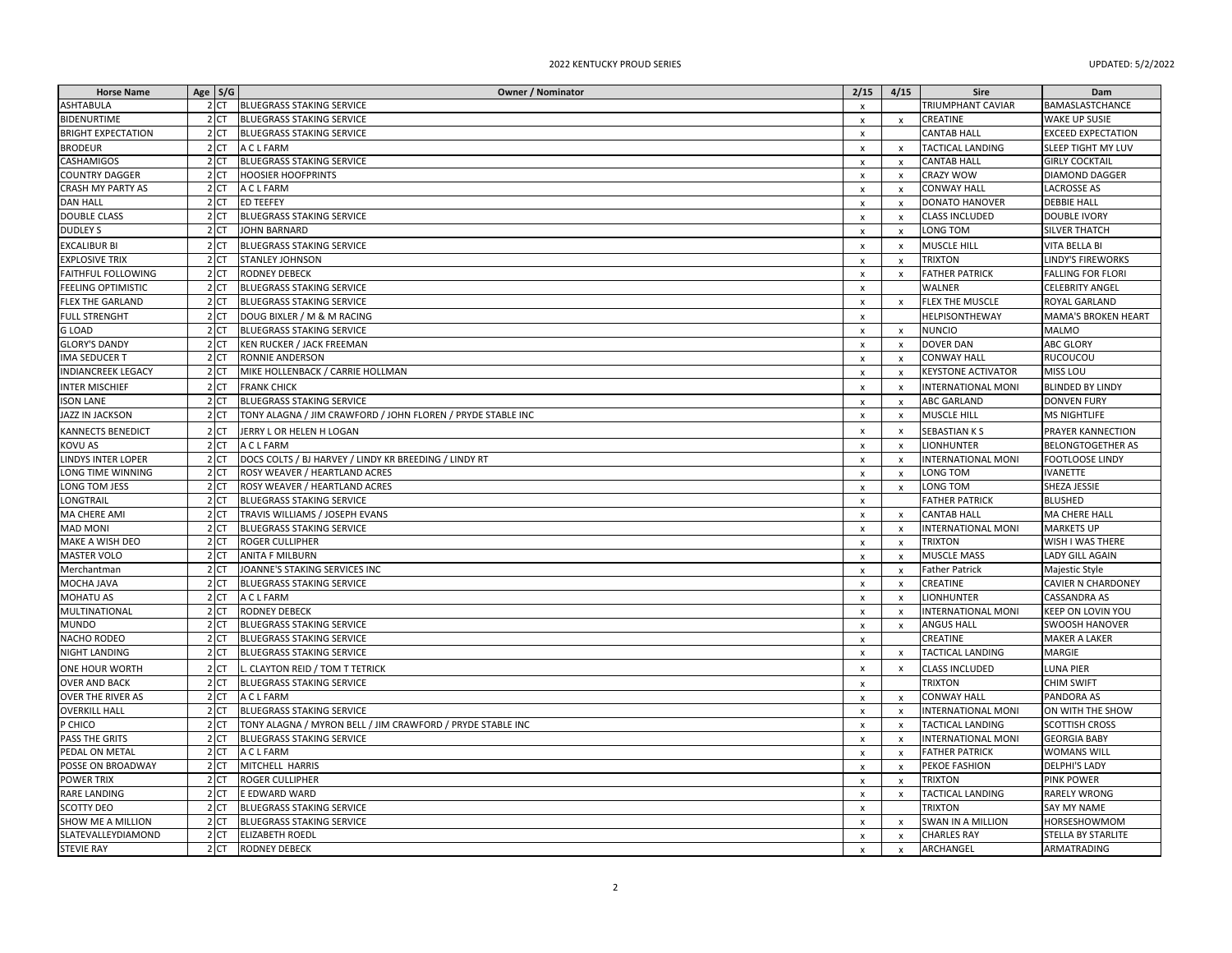| <b>Horse Name</b>         | Age S/G         | Owner / Nominator                                                                              | 2/15                      | 4/15                      | Sire                      | Dam                       |
|---------------------------|-----------------|------------------------------------------------------------------------------------------------|---------------------------|---------------------------|---------------------------|---------------------------|
| SWAN WE GO                | 2 CT            | PASKO VUCINAJ                                                                                  | $\pmb{\chi}$              | $\mathsf{x}$              | SWAN IN A MILLION         | COME ON WE GO             |
| <b>TALENT SCOUT</b>       | 2 CT            | JULIE RIDEOUT / ALAN WHITE / DAVE GAMBLE                                                       | X                         | $\boldsymbol{\mathsf{x}}$ | <b>SWAN FOR ALL</b>       | PRETTYSYNEY RIDGE         |
| TEQUILALITTLETIME         | 2 CT            | AMANDA STEPHENS / MARNA SHEHAN                                                                 | $\mathsf{x}$              | $\mathsf{x}$              | CASSIS                    | <b>CHERRT TREE SARA</b>   |
| TIL I COLLAPSE AS         | 2 CT            | A C L FARM                                                                                     | $\mathsf{x}$              | $\pmb{\times}$            | <b>UNCLE PETER</b>        | <b>KAYLA AS</b>           |
| <b>TRICKY BUCK</b>        | 2 CT            | <b>MATT KIERNAN</b>                                                                            | $\boldsymbol{\mathsf{x}}$ | $\boldsymbol{\mathsf{x}}$ | <b>TRIXTON</b>            | <b>KEYSTONE HARPER</b>    |
| UNNAMED (20 B PRAYED)     | 2 CT            | <b>BEN ROBARDS</b>                                                                             | $\pmb{\mathsf{x}}$        |                           | <b>B STRIKE THREE</b>     | <b>B PRAYED</b>           |
| <b>VALYRIAN KEMP</b>      | 2 CT            | <b>BLUEGRASS STAKING SERVICE</b>                                                               | $\pmb{\mathsf{x}}$        |                           | <b>TRIXTON</b>            | PALADIN                   |
| <b>VONDELL KEMP</b>       | 2 CT            | BLUEGRASS STAKING SERVICE                                                                      | $\pmb{\mathsf{x}}$        |                           | WHAT THE HILL             | <b>AIKEN FOR CLAY</b>     |
| WALLOP                    | 2 CT            | DOCS COLTS / BJ HARVEY / LINDY KR BREEDING / LINDY M&M RACING / LINDY MEDICAL SALES CONSULTING | x                         | $\mathsf{x}$              | <b>WALNER</b>             | LOVE N LINDY              |
| <b>ALICE HILL</b>         | 2 FP            | PHILLIP MCGUIRE                                                                                | $\pmb{\mathsf{x}}$        | $\pmb{\times}$            | AMERICAN IDEAL            | <b>UNEEK DELIGHT</b>      |
| ALL CHARM                 | 2 FP            | <b>BLUEGRASS STAKING SERVICE</b>                                                               | x                         | $\boldsymbol{\mathsf{x}}$ | ALL BETS OFF              | <b>WESTERN CHARMER</b>    |
| ALL YOU CAN EAT           | 2 <sub>FP</sub> | <b>BLUEGRASS STAKING SERVICE</b>                                                               | $\pmb{\mathsf{x}}$        | $\mathsf{x}$              | <b>STAY HUNGRY</b>        | <b>ALL SPIRIT</b>         |
| AMELIA ISLAND             | 2 FP            | BRET SCHWARTZ / BRIAN LARRICK                                                                  | $\pmb{\mathsf{x}}$        | $\pmb{\mathsf{x}}$        | DOWNBYTHESEASIDE          | CARAMEL KISSED            |
| <b>BALLARD DELTA</b>      | 2 FP            | <b>TYLER R CANE</b>                                                                            | x                         | $\boldsymbol{\mathsf{x}}$ | <b>MISTER BIG</b>         | <b>HAWAII CONNECTION</b>  |
| <b>BETTING BOX</b>        | 2 FP            | JULIE KRENITSKY / MORRISON RACING STABLE                                                       | $\mathsf{x}$              | $\mathsf{x}$              | <b>BETTING LINE</b>       | SMASHBOX                  |
| CAPTAIN CARMELLA          | 2 FP            | <b>MARY KRATZ</b>                                                                              | $\pmb{\mathsf{x}}$        | $\boldsymbol{\mathsf{x}}$ | CAPTAINTREACHEROUS        | CARMELLA                  |
| <b>ELLY MAY STARRED</b>   | 2 FP            | ROSS RICE                                                                                      | x                         | $\boldsymbol{\mathsf{x}}$ | ART DIRECTOR              | <b>KEEP THE ROMANCE</b>   |
| FLYIN ON BAYOU            | 2 FP            | <b>ROBERT SKINNER</b>                                                                          | $\pmb{\mathsf{x}}$        | $\pmb{\times}$            | <b>WESTERN TERROR</b>     | <b>RED REBA</b>           |
| <b>FOREVER MUFF</b>       | 2 FP            | <b>JAMES F SAUTTER</b>                                                                         | x                         | $\boldsymbol{\mathsf{x}}$ | <b>MCARDLE</b>            | <b>FOREVER CAM</b>        |
| FRESHEN UP                | 2 FP            | BLUEGRASS STAKING SERVICE                                                                      | $\pmb{\chi}$              |                           | <b>BETTOR'S DELIGHT</b>   | <b>FRESH LOOK</b>         |
| L FOR LOVE                | 2 FP            | BLUEGRASS STAKING SERVICE                                                                      | x                         | $\mathbf{x}$              | <b>NUTCRACKER SWEET</b>   | <b>LASTING LOVE</b>       |
| <b>LEFT TURN LIZ</b>      | 2 FP            | E EDWARD WARD                                                                                  | $\boldsymbol{\mathsf{x}}$ | $\mathsf{x}$              | <b>HESTON BLUE CHIP</b>   | JENNA'S DELIGHT           |
| LUV HER HEART             | 2 FP            | BLUEGRASS STAKING SERVICE                                                                      | $\pmb{\chi}$              | $\mathsf{x}$              | ARTSPEAK                  | <b>CALVADOS HALL</b>      |
| <b>MAJOR MEGAN</b>        | 2 FP            | TYLER OR MARNA SHEHAN / KAREN SHEHAN                                                           | $\pmb{\mathsf{x}}$        | $\mathsf{x}$              | BETTERTHANCHEDDAR         | <b>SGT MOLLY PITCHER</b>  |
| MISS CADET                | 2 FP            | <b>BLUEGRASS STAKING SERVICE</b>                                                               | $\mathbf{x}$              | $\mathbf{x}$              | ALWAYS A VIRGIN           | <b>KATIE ROCKS</b>        |
| <b>MODERN DAY</b>         | 2 FP            | MIKE HOLLENBACK / WILLIAM CANTRELL                                                             | $\pmb{\mathsf{x}}$        | $\pmb{\times}$            | <b>HESTON BLUE CHIP</b>   | <b>MISTY SPEED</b>        |
| NASSAU'S PRINCESS         | 2 FP            | BLUEGRASS STAKING SERVICE                                                                      | $\pmb{\chi}$              | $\pmb{\times}$            | REAL DESIRE               | NASSAU LOOP               |
| NICENHIGH                 | 2 FP            | <b>BLUEGRASS STAKING SERVICE</b>                                                               | $\mathbf{x}$              | $\mathsf{x}$              | NOB HILL HIGH             | PRIVATELY NICE            |
| <b>NO SMALL TALK</b>      | 2 FP            | IN THE DARK RACING LLC / STEVE STEWART                                                         | x                         | $\boldsymbol{\mathsf{x}}$ | SWEET LOU                 | AL'S GIRL                 |
| <b>ODDS ON FAIR CATCH</b> | 2 FP            | <b>ODDS ON RACING</b>                                                                          | $\pmb{\chi}$              |                           | <b>ODDS ON EQUULEUS</b>   | <b>CRUCIAL MOMENT</b>     |
| ODDS ON OMAHA             | 2 FP            | ODDS ON RACING                                                                                 | $\boldsymbol{\mathsf{x}}$ |                           | <b>ODDS ON EQUULEUS</b>   | WITHOUT A DAUT            |
| R DREAM                   | 2 FP            | PHILIP COTTON / TYLER VAUGHN / DAVID ARBOE                                                     | x                         |                           | <b>HESTON BLUE CHIP</b>   | <b>WESTERN LIBERTY</b>    |
| SASSYFRASS                | 2 FP            | JANET L BANKS / BLUEGRASS STAKING SERVICE                                                      | $\pmb{\times}$            | $\mathsf{x}$              | <b>STAY HUNGRY</b>        | MY BEST GIRL              |
| SOMENCHANTDEVENING        | $2$ FP          | <b>BLUEGRASS STAKING SERVICE</b>                                                               | $\mathbf{x}$              | $\mathsf{x}$              | SWEET LOU                 | SOUTH PACIFIC             |
| <b>STAYINGWITHTHEWIND</b> | 2 FP            | <b>BLUEGRASS STAKING SERVICE</b>                                                               | $\pmb{\chi}$              | $\boldsymbol{\mathsf{x}}$ | <b>STAY HUNGRY</b>        | WINDSONG FILOU            |
| <b>SUGAR BRITCHES</b>     | 2 FP            | <b>BLUEGRASS STAKING SERVICE</b>                                                               | $\boldsymbol{\mathsf{x}}$ | $\mathsf{x}$              | ALL BETS OFF              | SHIPPS XCLAMATION         |
| SUNSPEAK                  | 2 FP            | <b>TIMMY JONES</b>                                                                             | x                         | $\pmb{\times}$            | ARTSPEAK                  | <b>CATCHIN' RAYS</b>      |
| <b>SWEET JUNE</b>         | 2 FP            | <b>CT STABLES LLC</b>                                                                          | $\mathsf{x}$              |                           | ALLAMERICAN NATIVE        | LADY WITH A TAN           |
| TOO CUTE BY HALF          | 2 FP            | <b>FRANK CHICK</b>                                                                             | $\pmb{\times}$            | $\mathsf{x}$              | <b>ALWAYS B MIKI</b>      | ROARING TO GO             |
| TREACHEROUS BEAUTY        | 2 FP            | JAMES L AVRITT SR                                                                              | x                         |                           | <b>CAPTAINTREACHEROUS</b> | PRECIOUS BEAUTY           |
| <b>WAIMEA BAY</b>         | 2 FP            | CONRAD & MATTINGLY                                                                             | $\pmb{\times}$            | $\boldsymbol{\mathsf{x}}$ | <b>RACING HILL</b>        | FOX VALLEY ZENA           |
| <b>WATCHING GRACE</b>     | 2 FP            | VINNIE & JOSEPH BARBERA                                                                        | $\pmb{\chi}$              |                           | HE'S WATCHING             | <b>ICAPELLA HANOVER</b>   |
| YOURLIFENMINE             | 2 FP            | BLUEGRASS STAKING SERVICE                                                                      | x                         | $\pmb{\times}$            | <b>RACING HILL</b>        | <b>BET YOUR LIFE</b>      |
| A SLICE OF GRACE          | 2FT             | PHILLIP MCGUIRE                                                                                | $\mathsf{x}$              | $\pmb{\mathsf{x}}$        | <b>CANTAB HALL</b>        | U TAKE THE CAKE           |
| ALL I COULD AFFORD        | 2 FT            | <b>BLUEGRASS STAKING SERVICE</b>                                                               | $\pmb{\mathsf{x}}$        | $\pmb{\mathsf{x}}$        | WHAT THE HILL             | <b>SENIA HANOVER</b>      |
| ALLSUMMERLONG AS          | $2$ FT          | A C L FARM                                                                                     | х                         | $\boldsymbol{\mathsf{x}}$ | TRIUMPHANT CAVIAR         | <b>ONCEINALIFETIME AS</b> |
| AMILLIONDREAMS            | $2$ FT          | <b>BLUEGRASS STAKING SERVICE</b>                                                               | $\boldsymbol{\mathsf{x}}$ |                           | <b>TACTICAL LANDING</b>   | HOT JULY MOON             |
| ATTA GIRL DANI            | 2 FT            | <b>DENISE L DENNIS</b>                                                                         | $\pmb{\mathsf{x}}$        | $\boldsymbol{\mathsf{x}}$ | DOVER DAN                 | ATTA GIRL RANGER          |
| <b>AUTUMN WINDS</b>       | $2$ FT          | E EDWARD WARD                                                                                  | $\mathsf{x}$              | $\boldsymbol{\mathsf{x}}$ | E L TITAN                 | ALL STAR HANOVER          |
| AVION                     | $2$ FT          | <b>BLUEGRASS STAKING SERVICE</b>                                                               | $\pmb{\chi}$              |                           | DEEP CHIP                 | <b>AWESOME CHRISSY</b>    |
| <b>BEAUTY STATUS</b>      | $2$ FT          | BLUEGRASS STAKING SERVICE                                                                      | X                         | $\mathbf{x}$              | <b>WALNER</b>             | <b>TANGLED SHEETS</b>     |
| <b>BOUDICCA</b>           | 2FT             | <b>BLUEGRASS STAKING SERVICE</b>                                                               | $\boldsymbol{\mathsf{x}}$ | $\pmb{\mathsf{x}}$        | <b>FATHER PATRICK</b>     | <b>DEMOISELLE HANOVER</b> |
| <b>BUDS LAST REQUEST</b>  | $2$ FT          | CANDRA L FOLEY                                                                                 | $\mathsf{x}$              | $\mathsf{x}$              | PEKOE FASHION             | <b>WEST COAST ARTURO</b>  |
| CANDO VOLO                | 2 FT            | BLUEGRASS STAKING SERVICE                                                                      | x                         | $\mathsf{x}$              | <b>CANTAB HALL</b>        | NO I'M NOT                |
| <b>CESSNA PRIDE</b>       | $2$ FT          | <b>BILL COTTONGIM</b>                                                                          | $\mathsf{x}$              | $\mathsf{x}$              | <b>MUSCLE MASS</b>        | <b>CESSNA HANOVER</b>     |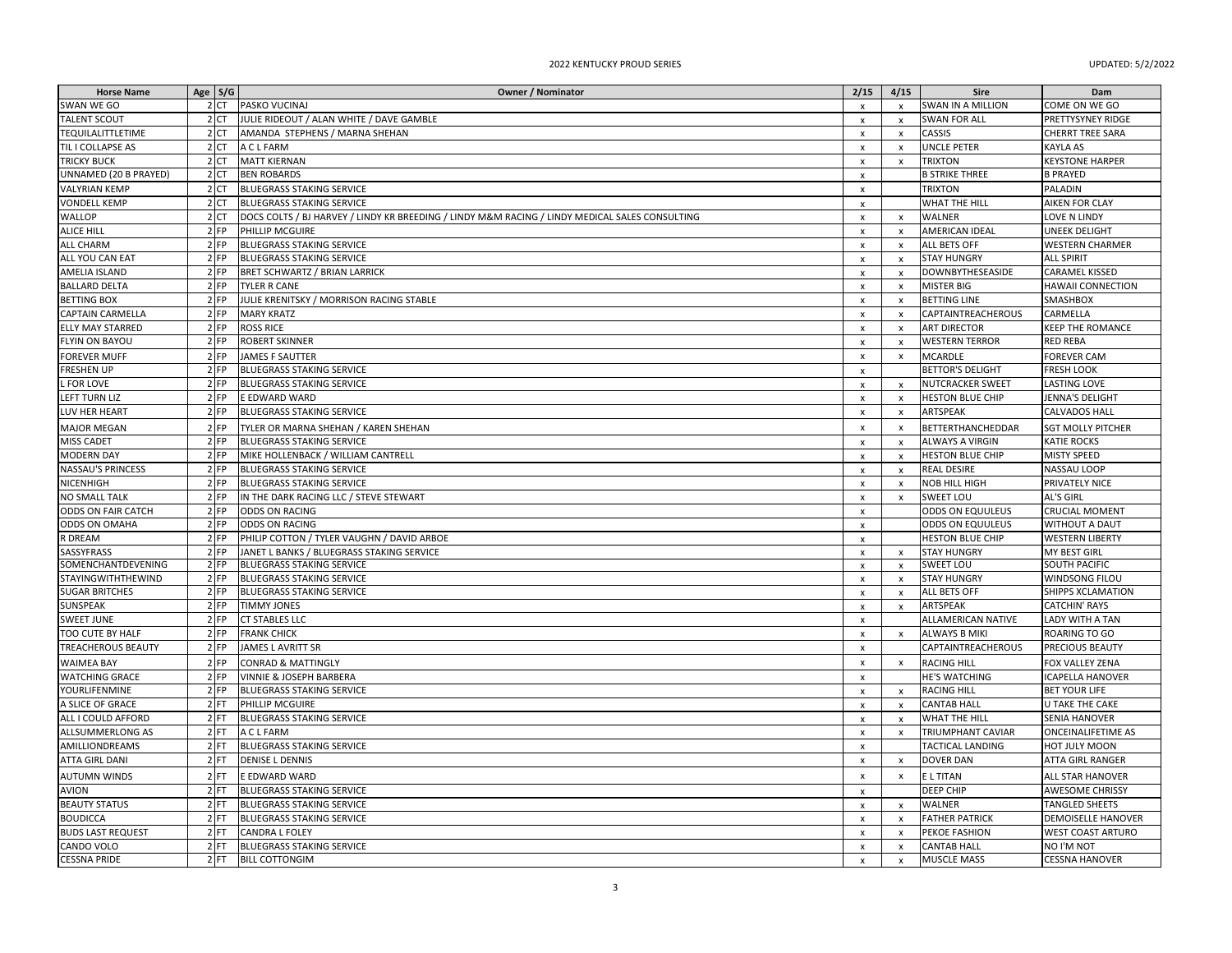| <b>Horse Name</b>           | Age $S/G$ | Owner / Nominator                                                         | 2/15                      | 4/15                      | Sire                      | Dam                       |
|-----------------------------|-----------|---------------------------------------------------------------------------|---------------------------|---------------------------|---------------------------|---------------------------|
| <b>CLAUDEAN HANOVER</b>     | $2$ FT    | <b>BLUEGRASS STAKING SERVICE</b>                                          | $\pmb{\chi}$              | $\boldsymbol{\mathsf{x}}$ | <b>MUSCLE HILL</b>        | CAVIART JENNY             |
| <b>COFFEE N' DONATS</b>     | $2$ FT    | <b>HOOSIER HOOFPRINTS</b>                                                 | $\pmb{\times}$            | x                         | DONATO HANOVER            | <b>GEORGIE HALL</b>       |
| <b>CUPID EXPRESS</b>        | $2$ FT    | PHILLIP MCGUIRE                                                           | $\mathsf{x}$              | $\mathsf{x}$              | <b>MY MVP</b>             | CINDY'S EXPRESS           |
| DELIGHTFUL SKY AS           | $2$ FT    | A C L FARM                                                                | X                         | $\mathbf{x}$              | <b>CONWAY HALL</b>        | <b>DELIGHT AS</b>         |
| <b>DELLAROSE</b>            | $2$ FT    | <b>JACK GRAY JR</b>                                                       | $\pmb{\chi}$              | $\mathsf{x}$              | LONG TOM                  | DELMARTHA                 |
| <b>DETRA</b>                | $2$ FT    | <b>ROBERT LAFFOON</b>                                                     | $\mathsf{x}$              | $\mathsf{x}$              | TACTICAL LANDING          | <b>KEYSTONE TURQUOISE</b> |
| <b>DOUCE FRANCE</b>         | $2$ FT    | BLUEGRASS STAKING SERVICE                                                 | $\boldsymbol{\mathsf{x}}$ | $\boldsymbol{\mathsf{x}}$ | <b>CANTAB HALL</b>        | <b>DOUCE REBELLE</b>      |
| DREAM ACRES ANNIE           | $2$ FT    | <b>ELI MILLER</b>                                                         | $\boldsymbol{\mathsf{x}}$ |                           | <b>CANTAB ABS</b>         | <b>BARGAINING CHIP</b>    |
| <b>FLAUNT</b>               | 2FT       | <b>DEREK P HARMON</b>                                                     | $\pmb{\times}$            | $\boldsymbol{\mathsf{x}}$ | SOUTHWIND FRANK           | DONATELA LIGHTNING        |
| <b>FRENCHMAN BAY</b>        | $2$ FT    | <b>BLUEGRASS STAKING SERVICE</b>                                          | $\pmb{\times}$            | $\pmb{\mathsf{x}}$        | <b>SOUTHWIND FRANK</b>    | ВАН НАНВАН                |
| <b>FUZZY DICE</b>           | $2$ FT    | <b>BLUEGRASS STAKING SERVICE</b>                                          | $\pmb{\mathsf{x}}$        |                           | <b>INTERNATIONAL MONI</b> | <b>ROLL SEVENS</b>        |
| <b>GIRLFIGHT HALL</b>       | 2 FT      | <b>BLUEGRASS STAKING SERVICE</b>                                          | $\boldsymbol{\mathsf{x}}$ | X                         | <b>TRIXTON</b>            | <b>GO GO DANCER</b>       |
| <b>HALEKAI III</b>          | $2$ FT    | <b>RODNEY DEBECK</b>                                                      | $\mathsf{x}$              | $\mathsf{x}$              | <b>FATHER PATRICK</b>     | <b>ABSOLUTELY DIVINE</b>  |
| HALL OF A SWAN              | $2$ FT    | <b>DENISE L DENNIS</b>                                                    | $\pmb{\chi}$              | $\mathbf{x}$              | <b>SWAN FOR ALL</b>       | DREAM ON BROADWAY         |
|                             |           |                                                                           |                           | $\mathbf{x}$              |                           |                           |
| <b>HUSH MONI</b>            | $2$ FT    | KR BREEDING / LINDY DAVID REID                                            | $\pmb{\times}$            |                           | <b>CHAPTER SEVEN</b>      | PRENUPTUAL                |
| <b>I FEAR NAUGHT</b>        | $2$ FT    | <b>SHARON DALKE</b>                                                       | $\pmb{\chi}$              | $\pmb{\chi}$              | WHOM SHALL I FEAR         | <b>LEGS ON A RAIL</b>     |
| <b>INDIANCREEK QUEEN</b>    | 2 FT      | MIKE HOLLENBACK / CARRIE HOLLMAN                                          | $\boldsymbol{\mathsf{x}}$ | $\mathsf{x}$              | <b>KEYSTONE ACTIVATOR</b> | <b>VALENCE BLUGRASS</b>   |
| KIARA AS                    | $2$ FT    | A C L FARM                                                                | $\mathsf{x}$              | $\mathsf{x}$              | <b>LIONHUNTER</b>         | <b>FRANCE DREAM</b>       |
| KISS ME HARDER              | $2$ FT    | PHILLIP MCGUIRE                                                           | $\pmb{\times}$            | $\pmb{\chi}$              | <b>CANTAB HALL</b>        | ALABAMA HALO              |
| LANDIA                      | 2 FT      | <b>JAMES F SAUTTER</b>                                                    | $\boldsymbol{\mathsf{x}}$ | $\mathbf{x}$              | YANKEE GLIDE              | <b>LADY ANDI</b>          |
| Leapsnbounds                | $2$ FT    | JOANNE'S STAKING SERVICES INC                                             | $\pmb{\chi}$              | x                         | <b>Bar Hopping</b>        | Travelin Supergirl        |
| LOSE MY MIND AS             | $2$ FT    | A C L FARM                                                                | $\pmb{\times}$            | $\pmb{\times}$            | LONG TOM                  | THERE'S A WAY             |
| LOSE YOURSELF AS            | $2$ FT    | A C L FARM                                                                | $\pmb{\times}$            | $\pmb{\chi}$              | LONG TOM                  | MADELEINE IT              |
| LOSTYOUANYWAYS AS           | $2$ FT    | A C L FARM                                                                | $\mathsf{x}$              |                           | <b>CONWAY HALL</b>        | <b>SMITH HALL</b>         |
| LOVE WALKS IN               | $2$ FT    | <b>BLUEGRASS STAKING SERVICE</b>                                          | $\boldsymbol{\mathsf{x}}$ |                           | <b>FATHER PATRICK</b>     | <b>FLYER MEL</b>          |
| <b>MA TANTE</b>             | $2$ FT    | <b>BLUEGRASS STAKING SERVICE</b>                                          | $\mathsf{x}$              |                           | <b>FATHER PATRICK</b>     | <b>MS EMILY MARIETTE</b>  |
| <b>MIND MISSY</b>           | $2$ FT    | BLUEGRASS STAKING SERVICE                                                 | $\boldsymbol{\mathsf{x}}$ | $\mathsf{x}$              | <b>TACTICAL LANDING</b>   | MIND MELD                 |
| MISS AMERICANA              | $2$ FT    | <b>DENISE L DENNIS</b>                                                    | $\boldsymbol{\mathsf{x}}$ | $\boldsymbol{\mathsf{x}}$ | <b>SWAN FOR ALL</b>       | <b>VEE VEE</b>            |
| MOMMAMIA VOLO               | $2$ FT    | <b>BLUEGRASS STAKING SERVICE</b>                                          | $\pmb{\chi}$              | $\boldsymbol{\mathsf{x}}$ | <b>TACTICAL LANDING</b>   | MARGARITA MOMMA           |
| <b>MS FRANNIE</b>           | $2$ FT    | <b>DENISE L DENNIS</b>                                                    | $\boldsymbol{\mathsf{x}}$ | $\boldsymbol{\mathsf{x}}$ | <b>SOUTHWIND FRANK</b>    | <b>MSNAUGHTYBUTNICE</b>   |
| <b>NAANDA AS</b>            | $2$ FT    | A C L FARM                                                                | $\pmb{\times}$            | $\mathsf{x}$              | <b>LIONHUNTER</b>         | <b>FORTUNES DREAM</b>     |
| <b>NURSE MOE</b>            | $2$ FT    | <b>RODNEY DEBECK</b>                                                      | $\pmb{\chi}$              | $\boldsymbol{\mathsf{x}}$ | <b>MUSCLE MASSIVE</b>     | I'M AN ANGEI              |
| <b>PARADISE LINDY</b>       | $2$ FT    | LINDY FARMS OF CT, LLC                                                    | $\boldsymbol{\mathsf{x}}$ | $\boldsymbol{\mathsf{x}}$ | <b>FATHER PATRICK</b>     | <b>LINDY LAND</b>         |
| PARISO                      | $2$ FT    | <b>BLUEGRASS STAKING SERVICE</b>                                          | $\boldsymbol{\mathsf{x}}$ | $\pmb{\times}$            | CREATINE                  | <b>WINGBAT</b>            |
| PICABOO LADY                | $2$ FT    | <b>BLUEGRASS STAKING SERVICE</b>                                          | $\pmb{\chi}$              |                           | <b>SWAN FOR ALL</b>       | LOVE TO WIN               |
| POPCORN JILL (COPY CATE KEI | $2$ FT    | DANNIE COTTONGIM                                                          | $\pmb{\times}$            |                           | PEKOE FASHION             | COPYRIGHT                 |
| SHAWNEE CLASSIC             | 2FT       | <b>BLUEGRASS STAKING SERVICE</b>                                          | $\pmb{\chi}$              | $\boldsymbol{\mathsf{x}}$ | <b>CLASS INCLUDED</b>     | <b>BATTLE AXE</b>         |
| SHENANDOAH                  | $2$ FT    | <b>BLUEGRASS STAKING SERVICE</b>                                          | $\pmb{\mathsf{x}}$        | $\pmb{\chi}$              | LONG TOM                  | <b>EXPRESSIVE VICTOR</b>  |
| <b>SHOPPING IN PARIS</b>    | $2$ FT    | A C L FARM                                                                | $\boldsymbol{\mathsf{x}}$ | $\boldsymbol{\mathsf{x}}$ | <b>WALNER</b>             | <b>ULTIMATE SHOPPER</b>   |
| SOUTHERN BELLA              | $2$ FT    | <b>BLUEGRASS STAKING SERVICE</b>                                          | $\mathsf{x}$              | $\pmb{\mathsf{x}}$        | SOUTHWIND FRANK           | MYSTICAL TOPAZ            |
| SOUTHERN PATRICIA           | $2$ FT    | DIRK, CLAY OR BUDDY SIMPSON / BLUEGRASS STAKING SERVICE                   | $\pmb{\chi}$              | x                         | <b>FATHER PATRICK</b>     | <b>WINNING BEAUTY</b>     |
| <b>STAR CRYSTALS</b>        | $2$ FT    | <b>BLUEGRASS STAKING SERVICE</b>                                          | $\boldsymbol{\mathsf{x}}$ |                           | CREATINE                  | MY SHOOTING STAR          |
| <b>STARS OVER DOVER</b>     | $2$ FT    | <b>JAMES REED</b>                                                         | X                         | x                         | <b>DOVER DAN</b>          | STAR OF TEXAS K           |
| SUGARLOAF                   | $2$ FT    | BLUEGRASS STAKING SERVICE                                                 | $\pmb{\times}$            |                           | TRIUMPHANT CAVIAR         | <b>CLASSICAL MARY</b>     |
| SUNSET DELIGHT (SGT RECKLE  | 2 FT      | PETER BARBATO / SAM BOVA RACING LLC / JIM CRAWFORD / SAM & JODI SCHILLACI | $\boldsymbol{\mathsf{x}}$ |                           | <b>UNCLE PETER</b>        | VALLEY OF DREAMS          |
| SWANDERFUL PEARLS           | $2$ FT    | JULIE RIDEOUT / PETE SCHMUCKER JR / GWIDER STABLES                        | $\pmb{\chi}$              | x                         | <b>SWAN FOR ALL</b>       | SOUTHWIND PEARL           |
| THEWALLOFLOVE AS            | $2$ FT    | A C L FARM                                                                | $\mathsf{x}$              | $\mathsf{x}$              | <b>WALNER</b>             | SEND MY LOVE              |
| THROW ME A KISS             | $2$ FT    | <b>BLUEGRASS STAKING SERVICE</b>                                          | $\boldsymbol{\mathsf{x}}$ |                           | <b>SWAN FOR ALL</b>       | <b>UCALTHISAHONEYMOON</b> |
| UNNAMED (20 GRAN CAVALL)    | $2$ FT    | KR BREEDING / LINDY DAVID REID                                            | $\pmb{\chi}$              | $\boldsymbol{\mathsf{x}}$ | <b>WALNER</b>             | <b>GRAN CAVALLA</b>       |
| UNNAMED (20 HIGH SCORE K    | $2$ FT    | <b>KR BREEDING / LINDY</b>                                                | $\boldsymbol{\mathsf{x}}$ | $\boldsymbol{\mathsf{x}}$ | INTERNATIONAL MONI        | <b>HIGH SCORE KEMP</b>    |
| <b>WESLYNN NATTY</b>        | $2$ FT    | BLUEGRASS STAKING SERVICE                                                 | $\boldsymbol{\mathsf{x}}$ |                           | <b>TACTICAL LANDING</b>   | <b>SUSIE'S MAGIC</b>      |
| <b>ACOUSTIC</b>             | 3 CP      | <b>CARLA BRIDE</b>                                                        | $\pmb{\mathsf{x}}$        | $\mathsf{x}$              | A ROCKNROLL DANCE         | <b>MUSIC CITY</b>         |
| <b>BALLARD CRUISER</b>      | 3 CP      | BLUEGRASS STAKING SERVICE                                                 | $\boldsymbol{\mathsf{x}}$ | x                         | YANKEE CRUISER            | <b>BIG BAD CRUISIE</b>    |
| <b>BORN TO RUN AS</b>       | 3 CP      | A C L FARM                                                                | $\mathsf{x}$              | $\mathsf{x}$              | <b>ROCKIN AMADEUS</b>     | <b>TWINCREEKS JEWEL</b>   |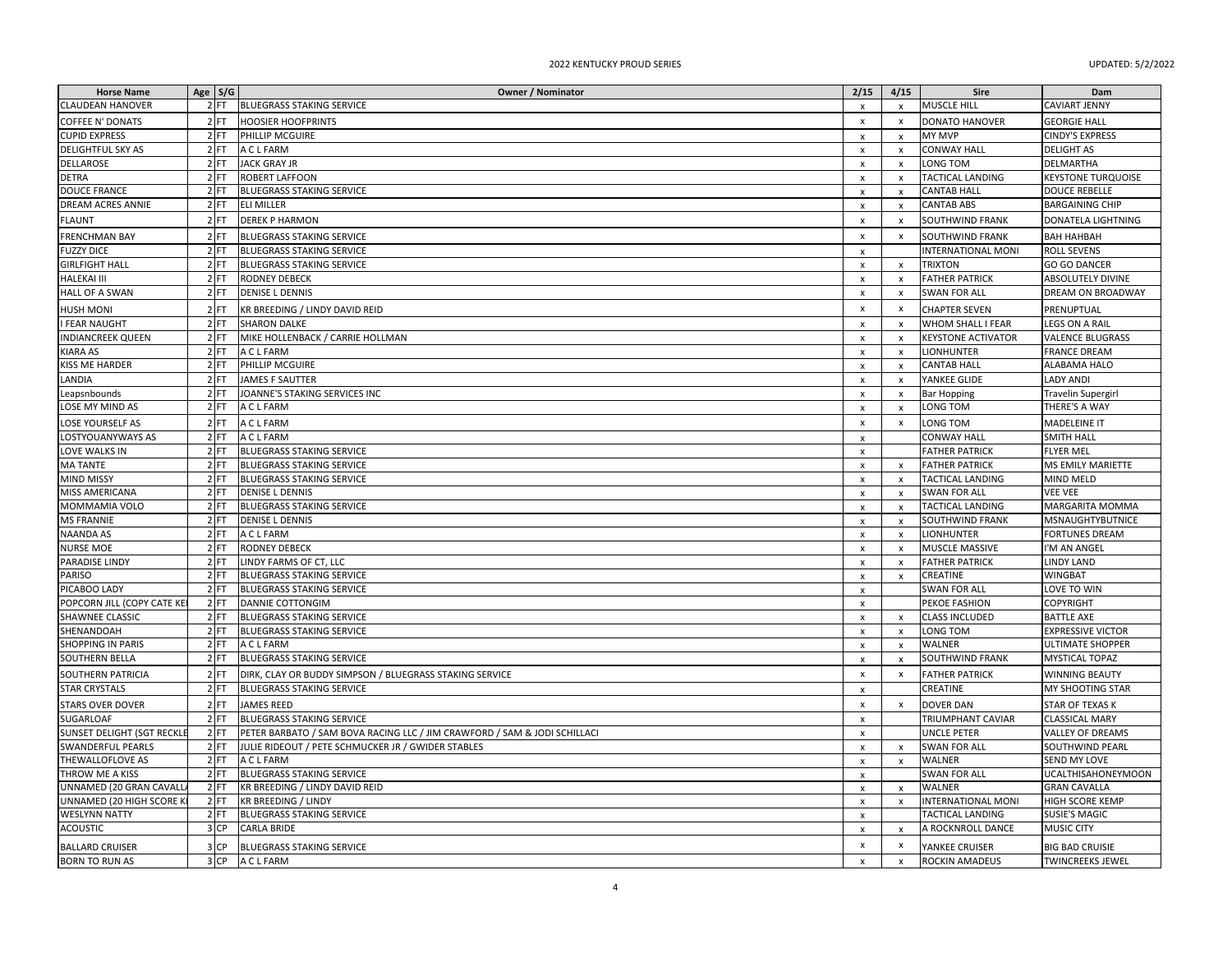| <b>Horse Name</b>         | Age $S/G$       | <b>Owner / Nominator</b>                                                                                                | 2/15                      | 4/15                      | <b>Sire</b>               | Dam                       |
|---------------------------|-----------------|-------------------------------------------------------------------------------------------------------------------------|---------------------------|---------------------------|---------------------------|---------------------------|
| CALL ME KINGER            | 3 CP            | <b>BRENT A HOPPER</b>                                                                                                   | $\boldsymbol{\mathsf{x}}$ | $\mathbf{x}$              | <b>WESTERN TERROR</b>     | REAL LOVE                 |
| <b>CAPTAIN KEN</b>        | 3 CP            | <b>BLUEGRASS STAKING SERVICE</b>                                                                                        | $\mathsf{x}$              | $\boldsymbol{\mathsf{x}}$ | CAPTAINTREACHEROUS        | RIGHT STUFF               |
| Captain Mike Deo          | 3 CP            | JOANNE'S STAKING SERVICES INC                                                                                           | $\boldsymbol{\mathsf{x}}$ | x                         | Captaintreacherous        | Everyones Watching        |
| DANDY'S SUSHI             | 3 CP            | <b>BLUEGRASS STAKING SERVICE</b>                                                                                        | $\boldsymbol{\mathsf{x}}$ | $\boldsymbol{\mathsf{x}}$ | <b>FORT KNOX</b>          | DREAM ROLL                |
| DEMONIZED                 | 3 CP            | ERIC DAVIS / DAVE DELPOZZO                                                                                              | $\pmb{\times}$            | $\pmb{\times}$            | <b>WESTERN TERROR</b>     | LADY WITH A TAN           |
| DOCTOR NEWTON             | 3 CP            | . CLAYTON REID / TOM T TETRICK                                                                                          | $\boldsymbol{\mathsf{x}}$ | $\boldsymbol{\mathsf{x}}$ | <b>TELLITLIKEITIS</b>     | LUCK BE MY LADY           |
| EA BUTTERMILK BILL        | 3 CP            | MIKE L FEITSHANS                                                                                                        | $\boldsymbol{\mathsf{x}}$ | $\boldsymbol{\mathsf{x}}$ | RACING HILL               | LUCKY LADY HILL           |
| EXPLOSIVECHARACTER        | 3 CP            | AUDRA JO FETCHER                                                                                                        | $\boldsymbol{\mathsf{x}}$ | $\boldsymbol{\mathsf{x}}$ | LIL ANG FRA               | JAMIE'S CHARACTER         |
| <b>FEAR THE MEMORY</b>    | 3 CP            | DAVID BROWN                                                                                                             | $\boldsymbol{\mathsf{x}}$ | $\pmb{\chi}$              | FEAR THE DRAGON           | EVERYMILEAMEMORY          |
| HIPPY TIME TOO            | 3 CP            | STANLEY JOHNSON                                                                                                         | $\pmb{\chi}$              | $\pmb{\times}$            | REAL DESIRE               | <b>BREAK OF DAWN</b>      |
| LA PARKA                  | 3 CP            | CHARLIE, SARAH & CARDER CONRAD                                                                                          | $\boldsymbol{\mathsf{x}}$ | $\mathbf{x}$              | SWEET LOU                 | MOONLIT DRAGON            |
| LITTLE ENGINE AS          | 3 CP            | A C L FARM                                                                                                              | $\mathsf{x}$              | $\mathsf{x}$              | <b>RACING HILL</b>        | TOPVILLE CARMELITA        |
| <b>MAYOR OFTHEMOMENT</b>  | 3 CP            | BLUEGRASS STAKING SERVICE                                                                                               | $\pmb{\chi}$              | $\mathsf{x}$              | <b>CONTROL THE MOMENT</b> | NINA COLEADA              |
| ODDS ON HONG KONG         | 3 CP            | <b>BLUEGRASS STAKING SERVICE</b>                                                                                        | $\mathbf{x}$              |                           | DOWNBYTHESEASIDE          | WICKED LITTLE MINX        |
| <b>OVANIGHT CELEBRITY</b> | 3 CP            | BLUEGRASS STAKING SERVICE                                                                                               | $\boldsymbol{\mathsf{x}}$ | $\boldsymbol{\mathsf{x}}$ | REAL DESIRE               | AINT A FOOL OK            |
| PD'S GABRIEL              | 3 CP            | <b>BLUEGRASS STAKING SERVICE</b>                                                                                        | $\boldsymbol{\mathsf{x}}$ | $\mathbf{x}$              | ALWAYS B MIKI             | <b>GRAN GABRIEL</b>       |
| ROCKYTOP OH OH            | 3 CP            | DAVID ARBOE / PHILLIP COTTON / DUDLEEY THOMPSON                                                                         | $\mathsf{x}$              | $\boldsymbol{\mathsf{x}}$ | <b>WESTERN VINTAGE</b>    | <b>SEXY SUSAN</b>         |
| SCHNIELEFRITZ             | 3 CP            | <b>JULIE KRENITSKY</b>                                                                                                  | $\pmb{\times}$            | $\boldsymbol{\mathsf{x}}$ | RACING HILL               | DREAM CARD                |
| SENOR SHARPSBURG          | 3 CP            | LUCINDA BELCHER                                                                                                         | $\boldsymbol{\mathsf{x}}$ | $\boldsymbol{\mathsf{x}}$ | MISTER BIG                | <b>BABETTE HALL</b>       |
| UNIVERSAL                 | 3 CP            | <b>HOOSIER HOOFPRINTS</b>                                                                                               | $\boldsymbol{\mathsf{x}}$ | $\boldsymbol{\mathsf{x}}$ | DOWNBYTHESEASIDE          | AG-N-AU BLUEGRASS         |
| <b>WELL TAN</b>           | 3 CP            | <b>BETHANY WHITE</b>                                                                                                    | $\pmb{\chi}$              | $\pmb{\chi}$              | <b>WELL SAID</b>          | <b>BEST SUNTAN</b>        |
| <b>WESTERN JENNA</b>      | 3 CP            | <b>SHARON DALKE</b>                                                                                                     | $\boldsymbol{\mathsf{x}}$ | X                         | <b>WESTERN TERROR</b>     | CHEYENN JENNA             |
| WEWILLROCKYOU AS          | 3 CP            | A C L FARM                                                                                                              | $\mathsf{x}$              | $\boldsymbol{\mathsf{x}}$ | PET ROCK                  | MODESTA HALL              |
| ADMIRE                    | 3 CT            | BLUEGRASS STAKING SERVICE                                                                                               | $\mathsf{x}$              | $\mathsf{x}$              | CREATINE                  | HERROYALHIGHNESS          |
| <b>ANCIENT WALL</b>       | 3 CT            | JOHN FIELDING / LINDY FARMS OF CT LLC / M&M RACING / LINDY MEDICAL SALES CONSULTING / DAVID REID / T & J SOMERS / LINDY | $\boldsymbol{\mathsf{x}}$ | x                         | WALNER                    | <b>TREVISO</b>            |
| <b>B MASSIVE</b>          | 3 CT            | <b>BEN ROBARDS</b>                                                                                                      | $\mathsf{x}$              |                           | MUSCLE MASSIVE            | <b>B FLOTORIA</b>         |
| <b>BLACK HOPE</b>         | 3 CT            | BLUEGRASS STAKING SERVICE                                                                                               | $\pmb{\times}$            | $\mathsf{x}$              | <b>BAR HOPPING</b>        | BLACKSIRENPEDIA           |
| <b>BOURBON AS</b>         | 3 CT            | A C L FARM                                                                                                              | $\boldsymbol{\mathsf{x}}$ | x                         | <b>LIONHUNTER</b>         | TEQUILA SUNRISE AS        |
| <b>BRANDED BY LINDY</b>   | 3 CT            | LINDY FARMS OF CT, LLC / M&M RACING                                                                                     | $\pmb{\times}$            |                           | <b>CHAPTER SEVEN</b>      | THE LINDY LABEL           |
| <b>BURN IT DOWN AS</b>    | 3 CT            | A C L FARM                                                                                                              | $\mathsf{x}$              |                           | LONG TOM                  | TROPICAL BREEZE AS        |
| <b>CECIL AS</b>           | 3 CT            | A C L FARM                                                                                                              | $\boldsymbol{\mathsf{x}}$ | x                         | LIONHUNTER                | SAVANAH DREAM             |
| <b>CLASSICAL NATURE</b>   | 3 CT            | <b>ANITA F MILBURN</b>                                                                                                  | $\boldsymbol{\mathsf{x}}$ | $\boldsymbol{\mathsf{x}}$ | <b>WHAT THE HILL</b>      | <b>CLASSICAL GIRL</b>     |
| DESPERADO HALL            | 3 CT            | BLUEGRASS STAKING SERVICE                                                                                               | $\mathbf{x}$              |                           | <b>CASH HALL</b>          | DAYLON MYSTIQUE           |
| FERRETTI                  | 3 CT            | A C L FARM                                                                                                              | $\boldsymbol{\mathsf{x}}$ | x                         | CREATINE                  | <b>FERRARI OF</b>         |
| <b>FINELEE FRIDAY</b>     | 3 CT            | STANLEY JOHNSON                                                                                                         | $\boldsymbol{\mathsf{x}}$ |                           | CANTAB ABS                | RUN FOR THE ROSES         |
| <b>FINISH STRONG</b>      | 3 CT            | BLUEGRASS STAKING SERVICE                                                                                               | $\boldsymbol{\mathsf{x}}$ | $\pmb{\chi}$              | TEXT ME                   | DOUBLE IVORY              |
| <b>GOLDEN WALL AS</b>     | 3 CT            | A C L FARM                                                                                                              | $\boldsymbol{\mathsf{x}}$ | $\boldsymbol{\mathsf{x}}$ | <b>WALNER</b>             | <b>GOLDEN WALL LINDY</b>  |
|                           | 3 CT            |                                                                                                                         |                           |                           |                           |                           |
| GOOD FEELN TO KNOW        |                 | BLUEGRASS STAKING SERVICE                                                                                               | $\boldsymbol{\mathsf{x}}$ | $\boldsymbol{\mathsf{x}}$ | <b>TRIXTON</b>            | <b>GENTLE TRUE SPIRIT</b> |
| HEADOVERBOOTS AS          | 3 CT            | A C L FARM                                                                                                              | $\pmb{\chi}$              | $\boldsymbol{\mathsf{x}}$ | LIONHUNTER                | KAYLA AS                  |
| IWON'T BACKDOWN AS        | 3 CT            | A C L FARM                                                                                                              | $\mathsf{x}$              | $\boldsymbol{\mathsf{x}}$ | LIONHUNTER                | FORTUNES DREAM            |
| JJ EXPRESS                | 3 CT            | <b>BLUEGRASS STAKING SERVICE</b>                                                                                        | $\boldsymbol{\mathsf{x}}$ | $\boldsymbol{\mathsf{x}}$ | <b>CONWAY HALL</b>        | SESSOLA HANOVER           |
| <b>JOYGO</b>              | 3 CT            | LANCE & SONYA BARBER                                                                                                    | $\pmb{\chi}$              | $\pmb{\times}$            | <b>NUNCIO</b>             | ELEVENTEEN                |
| <b>JUST FOR TRIX</b>      | 3 CT            | JAMES WILSON / TERI JENKINS                                                                                             | $\boldsymbol{\mathsf{x}}$ | X                         | <b>TRIXTON</b>            | FALLING FOR FLORI         |
| <b>KENTUCKY GENTLEMAN</b> | 3 CT            | PHILLIP MCGUIRE                                                                                                         | $\pmb{\times}$            |                           | PEKOE FASHION             | SHEZA JESSIE              |
| LET'S BE FRANK            | 3 CT            | <b>DENISE L DENNIS</b>                                                                                                  | $\pmb{\chi}$              | $\boldsymbol{\mathsf{x}}$ | <b>SOUTHWIND FRANK</b>    | MISS NAUGHTY PINE         |
| LITTLE MUSCLE             | 3 CT            | ROGER CULLIPHER                                                                                                         | $\boldsymbol{\mathsf{x}}$ | $\boldsymbol{\mathsf{x}}$ | <b>MUSCLE MASS</b>        | YANKEE VALENTINE          |
| <b>LUCKY STRIPES</b>      | 3 CT            | <b>STANLEY JOHNSON</b>                                                                                                  | $\pmb{\chi}$              | $\boldsymbol{\mathsf{x}}$ | LUCKY CHUCKY              | <b>GREATER GRACE</b>      |
| NEW WESTERVILLE           | 3 CT            | RODNEY DEBECK                                                                                                           | $\boldsymbol{\mathsf{x}}$ | $\boldsymbol{\mathsf{x}}$ | TRIUMPHANT CAVIAR         | BAMASLASTCHANCE           |
| ONE MAN BAND AS           | 3 CT            | ANETTE LORENTZON                                                                                                        | $\boldsymbol{\mathsf{x}}$ | X                         | YANKEE GLIDE              | SHADY AS                  |
| <b>OUTSIDE THE FIRE</b>   | 3 <sub>CT</sub> | A C L FARM                                                                                                              | $\boldsymbol{\mathsf{x}}$ | $\boldsymbol{\mathsf{x}}$ | CANTAB HALL               | LIGHT THE FLAME           |
| PAPPARDELLE               | 3 CT            | BLUEGRASS STAKING SERVICE                                                                                               | $\mathsf{x}$              |                           | <b>WISHING STONE</b>      | LONG ISLAND TEA           |
| PEKOE'S CRICKET           | 3 CT            | PHILLIP MCGUIRE                                                                                                         | $\boldsymbol{\mathsf{x}}$ |                           | PEKOE FASHION             | CINDY'S EXPRESS           |
| PHINEAS T PEABODY         | 3 <sub>CT</sub> | <b>BAMBI FOX</b>                                                                                                        | $\pmb{\chi}$              |                           | <b>CLASS INCLUDED</b>     | <b>DUCK CROSSING</b>      |
| PINE ROCKET               | 3 CT            | <b>BLUEGRASS STAKING SERVICE</b>                                                                                        | $\mathsf{x}$              |                           | E L ROCKET                | <b>CEDAR CHEST</b>        |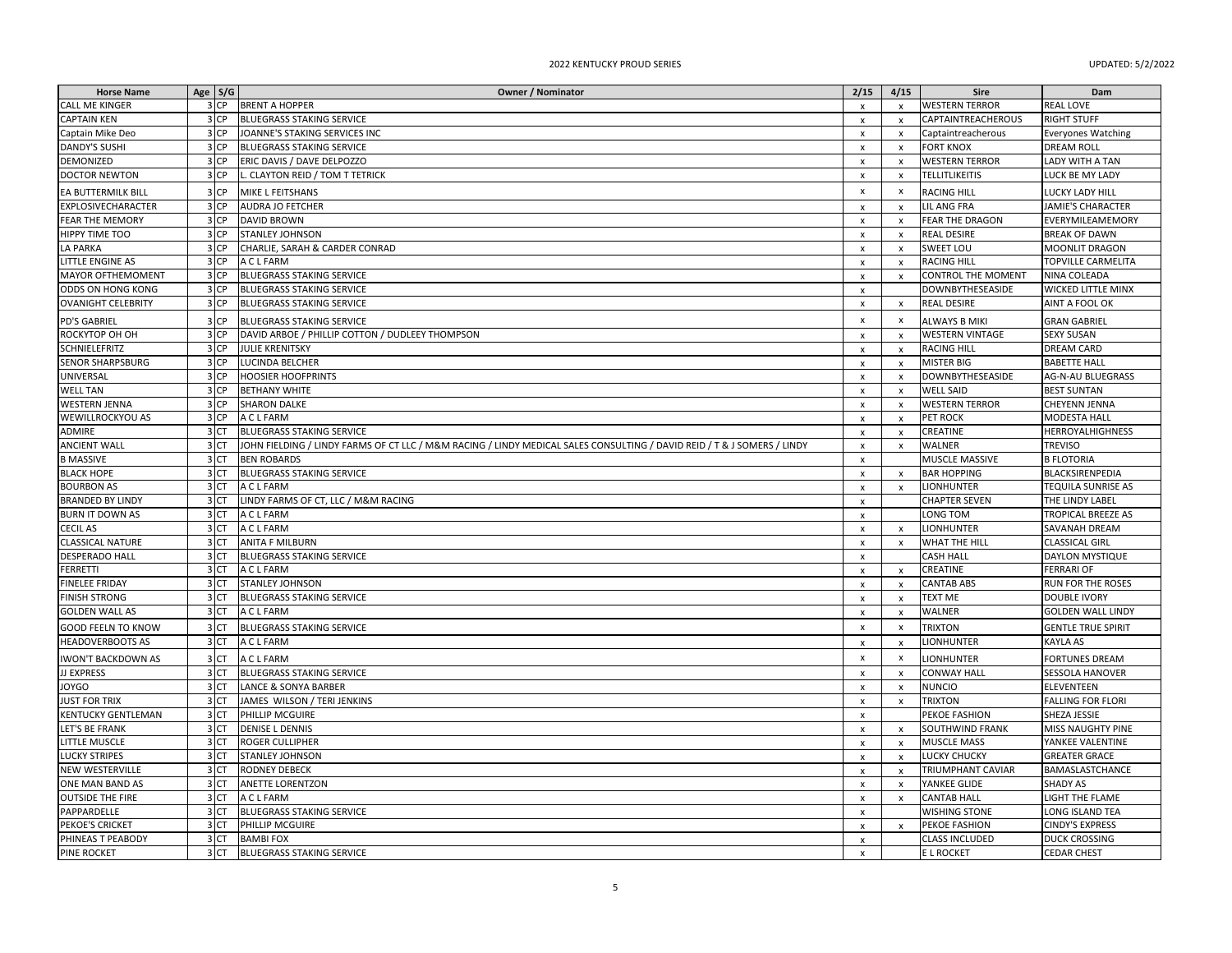| <b>Horse Name</b>          | Age $S/G$ | Owner / Nominator                                                       | 2/15                      | 4/15                      | Sire                    | Dam                       |
|----------------------------|-----------|-------------------------------------------------------------------------|---------------------------|---------------------------|-------------------------|---------------------------|
| PRANK ME                   | 3 CT      | E EDWARD WARD                                                           | $\pmb{\times}$            | $\boldsymbol{\mathsf{x}}$ | <b>ANDOVER HALL</b>     | POSSESS ME                |
| SAID N DONE AS             | 3 CT      | A C L FARM                                                              | $\pmb{\chi}$              | $\pmb{\mathsf{x}}$        | <b>MY MVP</b>           | HIGH MUSCLEMASS           |
| SMALL TOWN BOY AS          | 3 CT      | A C L FARM                                                              | $\boldsymbol{\mathsf{x}}$ | $\mathsf{x}$              | <b>CONWAY HALL</b>      | JERSEY AS                 |
| <b>SONNY'S MONI</b>        | 3 CT      | JEF MAR ACRES / LINDY KR BREEDING / LINDY M&M RACING / LINDY DAVID REID | $\mathbf{x}$              | $\boldsymbol{\mathsf{x}}$ | <b>MUSCLE HILL</b>      | <b>GRANDMA'S MONI</b>     |
| STILL ON GAP               | 3 CT      | <b>BLUEGRASS STAKING SERVICE</b>                                        | $\pmb{\chi}$              | $\pmb{\chi}$              | <b>WISHING STONE</b>    | <b>BATTLE AXE</b>         |
| STRAIGHT SHOT BOY          | 3 CT      | PHILLIP GLENN                                                           | $\boldsymbol{\mathsf{x}}$ | $\boldsymbol{\mathsf{x}}$ | <b>STRAIGHT SHOT</b>    | WINDY MARCH               |
| <b>SWAN CONNERY</b>        | 3 CT      | <b>JAMIE MACOMBER</b>                                                   | $\mathbf{x}$              |                           | <b>SWAN FOR ALL</b>     | <b>ANKLETS AWEIGH</b>     |
| <b>T WOODLEY</b>           | 3 CT      | <b>BLUEGRASS STAKING SERVICE</b>                                        | $\mathsf{x}$              | $\boldsymbol{\mathsf{x}}$ | ABC GARLAND             | <b>DONVEN FURY</b>        |
| <b>TOP RANK</b>            | 3 CT      | STANLEY WILDHARBER / RUSSELL HUNDLEY / STEVE WETHINGTON / JACK GRAY JR  | x                         | $\pmb{\mathsf{x}}$        | <b>CANTAB HALL</b>      | <b>TOPCAT HALL</b>        |
| TOUR DE FORCE              | 3 CT      | JAMES MCDONALD                                                          | $\mathbf{x}$              | $\boldsymbol{\mathsf{x}}$ | <b>CHAPTER SEVEN</b>    | <b>WORLD TOUR</b>         |
| Unbeatable Kemp            | 3 CT      | JOANNE'S STAKING SERVICES INC                                           | $\pmb{\chi}$              | $\pmb{\times}$            | Walner                  | Credit To Elgin           |
| UNNAMED (20 LINDY LAND)    | 3 CT      | LINDY FARMS OF CT, LLC / M&M RACING / LINDY                             | $\mathbf{x}$              |                           | <b>CHAPTER SEVEN</b>    | <b>LINDY LAND</b>         |
| <b>URBAN KEMP</b>          | 3 CT      | AMANDA STEPHENS / MARNA SHEHAN                                          | $\boldsymbol{\mathsf{x}}$ | $\boldsymbol{\mathsf{x}}$ | <b>TRIXTON</b>          | AIKEN FOR CLAY            |
| WHOWHATWHENWHY             | 3 CT      | <b>TORRES TUCKER</b>                                                    | $\pmb{\chi}$              | $\pmb{\times}$            | <b>FATHER PATRICK</b>   | CHELSEA HALL              |
| YELLOW STONE AS            | 3 CT      | A C L FARM                                                              | $\mathbf{x}$              |                           | E L TITAN               | <b>MADEIRA AS</b>         |
| <b>AINT SHE GREAT</b>      | 3 FP      | <b>BLUEGRASS STAKING SERVICE</b>                                        | $\mathsf{x}$              | $\boldsymbol{\mathsf{x}}$ | <b>RACING HILL</b>      | AIN'T GIVEN UP            |
| AINTHESAMEWITHOUTU         | 3 FP      | <b>ANETTE LORENTZON</b>                                                 | $\boldsymbol{\mathsf{x}}$ |                           | SWEET LOU               | <b>BOOK BABE</b>          |
| ALWAYS B ROYALTY           | 3 FP      | <b>MORRISON RACING STABLE</b>                                           | $\boldsymbol{\mathsf{x}}$ | $\boldsymbol{\mathsf{x}}$ | <b>ALWAYS B MIKI</b>    | HURRIKANE SCHMUMMA        |
| ARYA DEO                   | 3 FP      | AMANDA STEPHENS / LUCINDA BELCHER / MITCHEL BEAN / MARNA SHEHAN         | $\mathbf{x}$              | $\boldsymbol{\mathsf{x}}$ | CAPTAINTREACHEROUS      | <b>STAIRWAYTOTHESTARS</b> |
| BALLARDJOANCAROL           | 3 FP      | RICO JOHNSON                                                            | $\pmb{\chi}$              | $\pmb{\chi}$              | PET ROCK                | <b>BALLARD BLING</b>      |
| <b>BET DIAMONDS</b>        | 3 FP      | BLUEGRASS STAKING SERVICE                                               | $\boldsymbol{\mathsf{x}}$ | $\boldsymbol{\mathsf{x}}$ | <b>BETTOR'S DELIGHT</b> | I SAID DIAMONDS           |
| <b>CAVIART LIZZIE</b>      | 3 FP      | JANIE HARTLEY                                                           | $\boldsymbol{\mathsf{x}}$ | $\pmb{\chi}$              | <b>SWEET LOU</b>        | LUNAR TIDE                |
| DANDY'S MNM                | 3 FP      | <b>BLUEGRASS STAKING SERVICE</b>                                        | $\boldsymbol{\mathsf{x}}$ | $\boldsymbol{\mathsf{x}}$ | <b>FORT KNOX</b>        | <b>MARLA MCGIVERS</b>     |
| <b>DIFFERENTFORGIRLS</b>   | 3 FP      | ANETTE LORENTZON                                                        | $\boldsymbol{\mathsf{x}}$ | $\boldsymbol{\mathsf{x}}$ | ALWAYS A VIRGIN         | LADYS SPECIAL GIRL        |
| <b>DIVIDE</b>              | 3 FP      | <b>DONALD GILLIS</b>                                                    | $\boldsymbol{\mathsf{x}}$ | $\boldsymbol{\mathsf{x}}$ | A ROCKNROLL DANCE       | <b>GEOMETRY</b>           |
| FOUR LEAF LINDY            | 3 FP      | ALL WASTE / LINDY FARMS OF CT                                           | $\boldsymbol{\mathsf{x}}$ | $\boldsymbol{\mathsf{x}}$ | <b>ALWAYS B MIKI</b>    | LUCK BE A LINDY           |
| FOX VALLEY FLAUNT          | 3 FP      | DONNA LEE EFERSTEIN                                                     | $\mathsf{x}$              | $\pmb{\times}$            | AMERICAN IDEAL          | PUT ON A DISPLAY          |
| GALINARUCKUS               | 3 FP      | IN THE DARK RACING LLC                                                  | $\boldsymbol{\mathsf{x}}$ | X                         | <b>SWEET LOU</b>        | ARTSY CAFÉ                |
| KENTUKYLADY                | 3 FP      | RUSSELL OR ROBERT HUNDLEY                                               | $\pmb{\chi}$              | $\boldsymbol{\mathsf{x}}$ | <b>BIG BAD JOHN</b>     | FOUR STARZZZZ HOPE        |
| LOOKATMYRAPSHEET           | 3 FP      | ARNOLD WHITE                                                            | $\boldsymbol{\mathsf{x}}$ | $\boldsymbol{\mathsf{x}}$ | <b>BETTOR'S DELIGHT</b> | <b>BOW WOW WINE</b>       |
| <b>MARTHA MAE I</b>        | 3 FP      | STANLEY JOHNSON                                                         | $\pmb{\mathsf{x}}$        | $\pmb{\times}$            | <b>SAND STORM</b>       | PEACHFUZZ                 |
| MS GOOD GOOBLY GOO         | 3 FP      | <b>CHRIS GARDNER</b>                                                    | $\pmb{\chi}$              | $\boldsymbol{\mathsf{x}}$ | AMERICAN IDEAL          | LIMA DESIRABLE            |
| <b>MSDINOSIS BLUEGRASS</b> | 3 FP      | LUEL OVERSTREET                                                         | $\mathsf{x}$              | $\boldsymbol{\mathsf{x}}$ | JK ENDOFANERA           | MODERN MEDICINE           |
| NEGOTIABLE NANCY           | 3 FP      | MIOSHAE WHITE-HUGHES                                                    | $\boldsymbol{\mathsf{x}}$ | $\boldsymbol{\mathsf{x}}$ | LUCK BE WITH YOU        | <b>GRACIE'S PARADE</b>    |
| ODDS ON NUMBER ONE         | 3 FP      | <b>BLUEGRASS STAKING SERVICE</b>                                        | $\pmb{\chi}$              |                           | <b>ODDS ON EQUULEUS</b> | ODDS ON CHARMAINE         |
| ODDS ON VIENNA             | 3 FP      | BLUEGRASS STAKING SERVICE                                               | $\pmb{\chi}$              |                           | DOWNBYTHESEASIDE        | <b>GOT NO BRAKES</b>      |
| <b>PROFUSION</b>           | 3 FP      | BLUEGRASS STAKING SERVICE                                               | $\boldsymbol{\mathsf{x}}$ | $\boldsymbol{\mathsf{x}}$ | <b>ALWAYS B MIKI</b>    | ROARING TO GO             |
| QUARREL                    | 3 FP      | <b>FRANK CHICK</b>                                                      | $\mathsf{x}$              |                           | <b>ALWAYS B MIKI</b>    | <b>SUMMER MYSTERY</b>     |
| <b>RACING PARTY</b>        | 3 FP      | THOMAS CAVE                                                             | $\pmb{\chi}$              | $\boldsymbol{\mathsf{x}}$ | <b>RACING HILL</b>      | <b>WHIG PARTY</b>         |
| <b>ROCK OF ANGELS</b>      | 3 FP      | STANLEY JOHNSON                                                         | $\mathsf{x}$              | $\boldsymbol{\mathsf{x}}$ | WORLD OF ROCKNROLL      | <b>CAMPSIDE ANGEL</b>     |
| RUBYNDIAMOND               | 3 FP      | <b>CT STABLES LLC</b>                                                   | $\mathsf{x}$              |                           | ALLAMERICAN NATIVE      | <b>BEY TOUR LIFE</b>      |
| SANGRIA SUNRISE            | 3 FP      | <b>AUDRA JO FETCHER</b>                                                 | $\mathsf{x}$              | $\pmb{\times}$            | <b>LIL ANG FRA</b>      | <b>CACTUS NORI</b>        |
| SHARK WHAAAAT              | 3 FP      | BLUEGRASS STAKING SERVICE                                               | $\mathsf{x}$              | $\boldsymbol{\mathsf{x}}$ | SHADYSHARK HANOVER      | SUSIEQFRMDALI WHO         |
| <b>TALL DARK BEAUTY</b>    | 3 FP      | JAMES L AVRITT SR                                                       | $\mathsf{x}$              |                           | AMERICAN IDEAL          | PRECOCIOUS BEAUTY         |
| TOP HONORS                 | 3 FP      | <b>WALTER S FISTER LLC</b>                                              | $\pmb{\chi}$              | $\boldsymbol{\mathsf{x}}$ | ALWAYS A VIRGIN         | <b>WALSTAN'S LADY</b>     |
| <b>VIPER ROSEBUD</b>       | 3 FP      | TYLER R CANE                                                            | x                         | $\pmb{\times}$            | <b>RIGGINS</b>          | <b>DRESS SHIRT</b>        |
| WHOOPTIEDOOLUCYLOU         | 3 FP      | BLUEGRASS STAKING SERVICE                                               | $\pmb{\chi}$              | $\pmb{\chi}$              | ARTSPEAK                | LINDALUFRMKALAMZOO        |
| ATTA GIRL PETRA            | 3 FT      | <b>DENISE L DENNIS</b>                                                  | $\boldsymbol{\mathsf{x}}$ | $\pmb{\chi}$              | <b>UNCLE PETER</b>      | ATTA GIRL RANGER          |
| <b>B THREE WINDS</b>       | 3 FT      | <b>BEN ROBARDS</b>                                                      | $\boldsymbol{\mathsf{x}}$ | $\boldsymbol{\mathsf{x}}$ | <b>B STRIKE THREE</b>   | <b>BUPWIND</b>            |
| Blue Bayou Deo             | 3 FT      | JOANNE'S STAKING SERVICES INC                                           | $\pmb{\chi}$              | $\pmb{\chi}$              | Trixton                 | <b>Blue Yonder</b>        |
| <b>COTTON CANDY CUTIE</b>  | 3 FT      | <b>MATT KIERNAN</b>                                                     | $\boldsymbol{\mathsf{x}}$ | $\pmb{\chi}$              | SEBASTIAN K S           | MUSCLEINI                 |
| <b>CREATE MYSTIQUE</b>     | 3 FT      | <b>BLUEGRASS STAKING SERVICE</b>                                        | $\boldsymbol{\mathsf{x}}$ | $\boldsymbol{\mathsf{x}}$ | CREATINE                | <b>MYSTIC STELLA</b>      |
| DECADENT                   | 3 FT      | ED TEEFEY                                                               | $\mathsf{x}$              | $\mathsf{x}$              | <b>CANTAB HALL</b>      | <b>STAGE FRIGHT</b>       |
| DID YOU SEE LINDY          | 3 FT      | <b>KR BREEDING / LINDY</b>                                              | $\pmb{\chi}$              | $\pmb{\chi}$              | <b>MUSCLE HILL</b>      | BLINDED BY LINDY          |
| <b>DISCLOSURE</b>          | 3 FT      | <b>BLUEGRASS STAKING SERVICE</b>                                        | $\times$                  |                           | <b>TRIXTON</b>          | <b>SUSIE'S MAGIC</b>      |